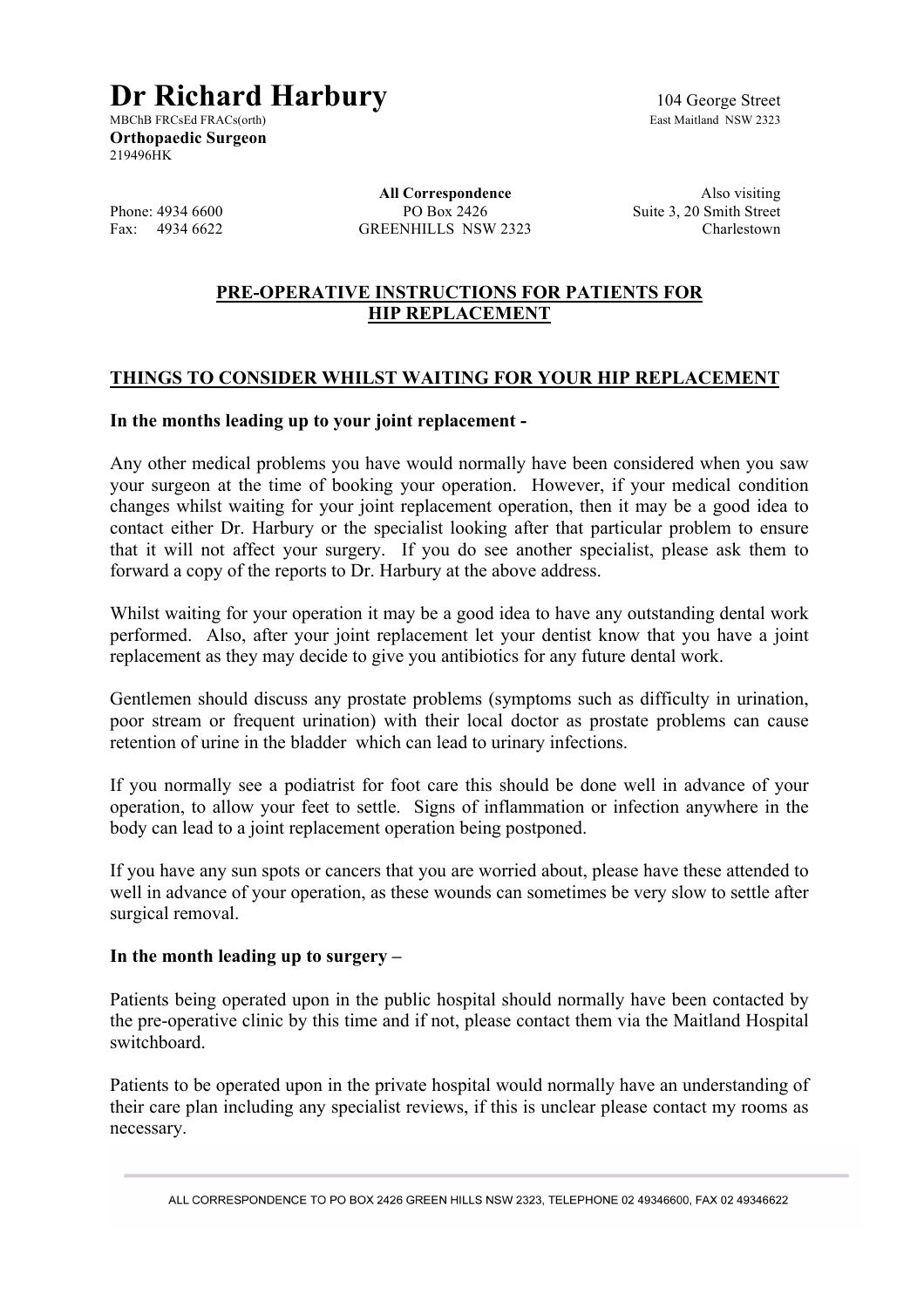#### **Skin Care**

Be very cautious in this period to avoid any scratches, insect bites or other wounds upon the skin. **Inflammation or infection on the skin anywhere on the body may cause postponement of your operation.** Avoidance of gardening (particularly in shorts) is advisable in the period leading up to your operation.

#### **Medications**

Please cease any anti-inflammatory medications (such as aspirin, Ibuprofen, Naproxen, Voltaren, Mobic or Celebrex) seven days prior to surgery unless instructed otherwise. Other anticoagulant medication (such as Warfarin, Clopidogrel, Plavix or Pradaxa/Dagibatran) will also need to be ceased but this will be discussed with you prior to your operation. Do not stop other medications unless instructed by your specialist or other medical practitioner involved in your care. If you are unsure please ask at the pre-operative clinic or at your specialist appointment.

# **Please bring all relevant x-rays and scans to the hospital.**

# **HOME CHANGES FOR HIP REPLACEMENT**

In the period leading up to your joint replacement it is advisable to make some changes around the home to make your recovery easier. The following preparations may be useful:

- 1. You will need a toilet seat raise. These can usually be hired from local chemists and surgical supply companies.
- 2. A comfortable chair with a high seat and solid arms is helpful for the first six weeks. Your bed also needs to be a reasonable height from the floor. As a rule of thumb, after your hip replacement when in the seated position your knees should never be higher than your hips, i.e. you should not flex your hips more than 90°. It may be necessary to raise your bed on blocks or use an alternate bed in the short term.
- 3. All extension cords and loose rugs should be removed from around your home or taped in such a way that they will not be an obstacle.
- 4. A plastic garden chair for use in the shower is a good idea until you feel safe and confident without.
- 5. Remember that you will usually have one or possibly two sticks. As such, you will need a wider area than normal to walk. Have a look around your home and visualise yourself in this way, and consider moving the furniture to make your home safer for this period.

**In hospital stay:**